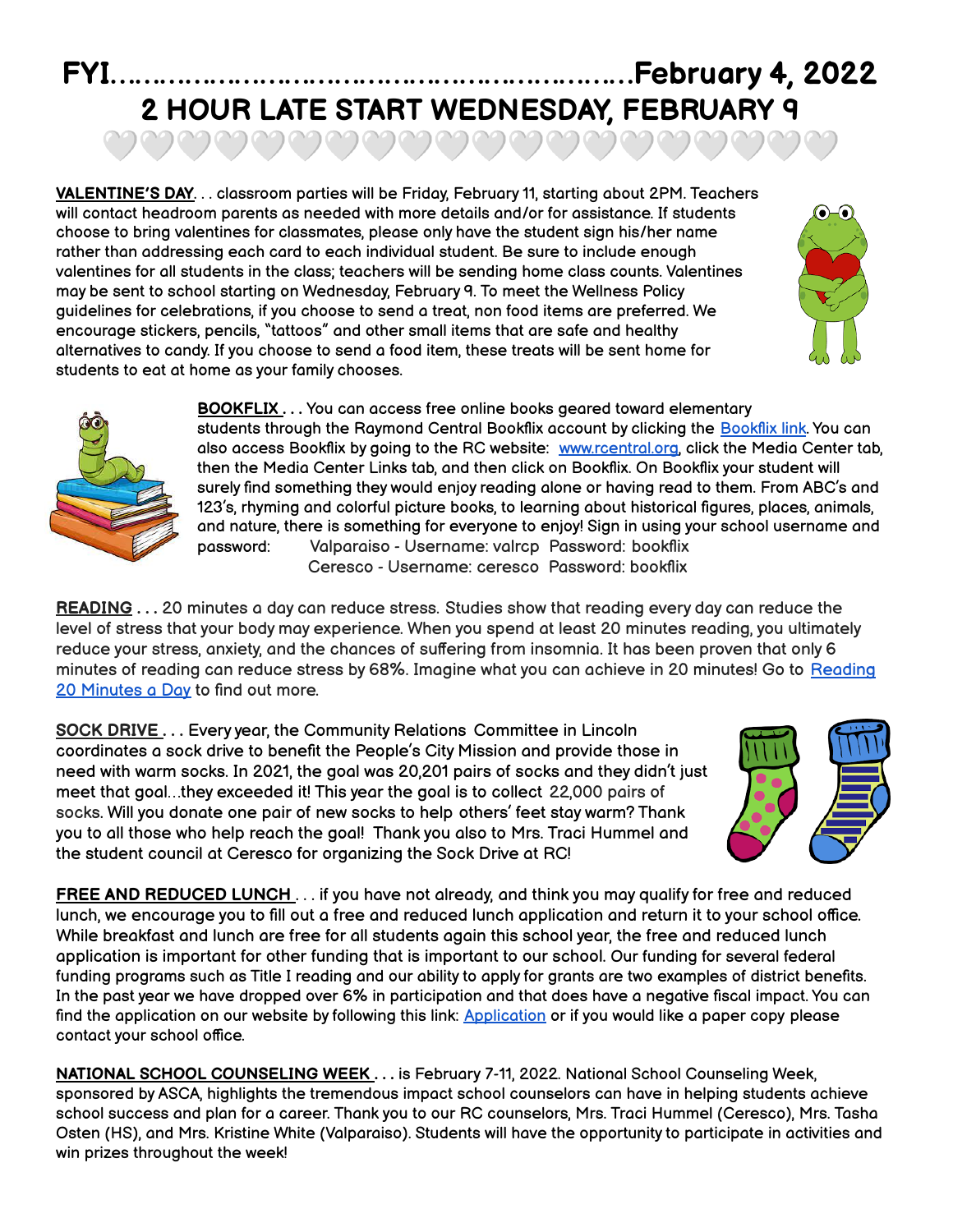**SCHOOL BOARD RECOGNITION WEEK . . .** is January 30 - February 5, 2022. Thank you to our RC school board members: Matt Blanchard, Brad Breitkreutz, Cathy Burklund, Harriet Gould, Bill Lange, and Derek Matulka. There are over 1,700 locally elected volunteers who make up each local board of education for Nebraka's public schools and ESUs. Through their leadership, innovation, vision, and engagement, they make Nebraska schools great!

**PARENTS OF 2022-2023 KINDERGARTENERS . . .** We strongly request that 2022-2023 kindergarten parents contact the superintendent's office by Friday, February 18, 2022, if your student will be attending Raymond Central Public Schools next school year. This will assist in the planning for adequate materials for the parents only meeting on Monday, March 28, 2022 at 7PM at Raymond Central High School. Kindergarten students are eligible if they are five (5) years of age by July 31, 2022. Final elementary attendance site placement will be determined at a later date. Please call the district office at 402-785-2615 and then choose option 5 or call the extension number 1101, or email crieck@rcentral.org to register your student(s).

**PRESCHOOL REGISTRATION AND ROUND-UP . . .** Raymond Central Public Schools is pleased to offer both a 4 year old program and a 3 year old program. Transportation is available to eligible 3 and 4 year old students (eligible meaning a qualifying disability). Transportation MAY be provided to 4 year olds from identified pickup points IF SPACE ON THE BUS ALLOWS. We may not know our capacity situation until late summer and it can change during the school year so parents/guardians need to plan accordingly as transportation for non eligible participants could change.

Preschool classes meet two days a week, either M/W or T/Th. More specific information will be provided at the Round-Up on March 4. Please see below for details.

**PTO MEETING . . .** The next PTO meeting will be Tuesday, February 8 at 7:00PM in Valparaiso. We hope to see you there!

**FOLLOW PTO . . .** on Facebook for updates. Just click "like" so news and reminders will be sent to you. A strong and active PTO is a key contributing factor to the success of our students.

**Upcoming Dates . . . February 8 - PTO Meeting @ Valparaiso at 7:00PM February 9 - Late Start at 10:15AM February 11 - Valentine's Day Celebration February 14 - No School February 21 - President's Day February 22 - George Washington's Birthday**